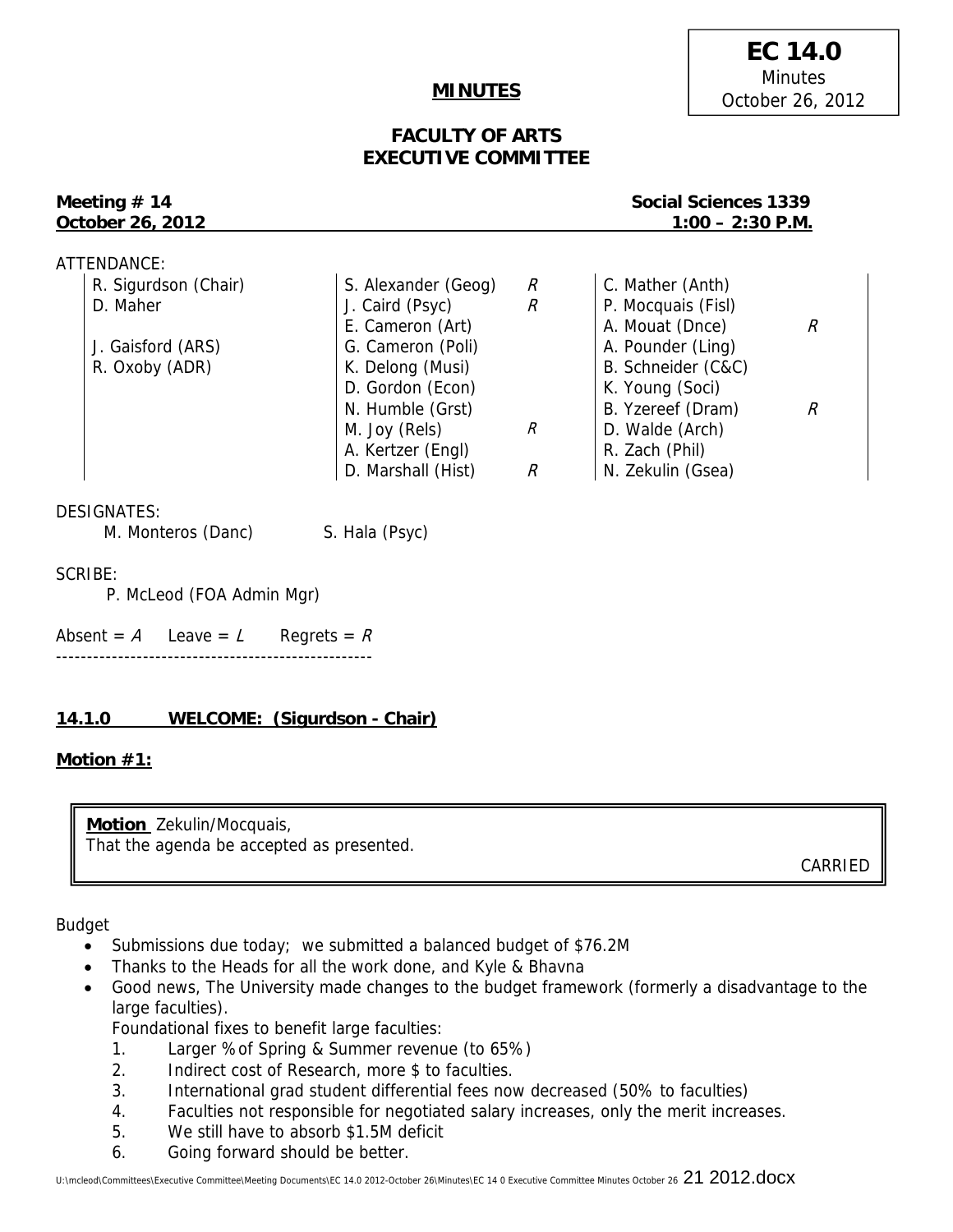- Emails to come through announcing
	- 1. Hire of 8 new positions (Stimulus plan)
	- 2. Hires this year will equal the last 4 years combined.
	- 3. Co-fund Fulbright chairs for next 5 years
- Grad differential fees have been fully covered in the budget.

## **14.2.0 RESEARCH GROUPS (Oxoby)**

#### **Motion #2:**

**Motion** Oxoby / Mather,

That the Executive Committee recommend that the Faculty of Arts Council approve the policy as set forth in Attachment 1 of the Agenda documents (Greensheet EC 14.2 dated October 26, 2012).

CARRIED

## **14.3.0 GRADUATION LIST (Gaisford)**

## **Motion #3:**

**Motion** Zekulin / Kertzer

**Approval of the November 2012 Graduation List:** *On behalf of Faculty Council, the Executive Committee of the Faculty of Arts endorses the list of students recommended for November-2012 graduation from degree programs within the Faculty.*  (Greensheet EC 14.3 dated October 26, 2012).

CARRIED

## **Motion #4:**

**Motion** Pounder / Young **Signing of Graduation Lists:** *After the approval of a Graduation List by Executive Committee, the Dean of the Faculty of Arts or the Dean's delegate is authorized to sign the List on behalf of the Committee.*  (Greensheet EC 14.3 dated October 26, 2012).

CARRIED

## **Motion #5:**

**Motion** Walde / Mocquais

**Authority to Approve Amendments***: In cases where additional information becomes available, the Dean of the Faculty of Arts or the Dean's delegate is authorized to make warranted amendments to a Graduation List that has been duly approved by Executive Committee. All such amendments will be presented for information purposes at the next scheduled Executive Committee meeting.*  (Greensheet EC 14.3 dated October 26, 2012).

CARRIED